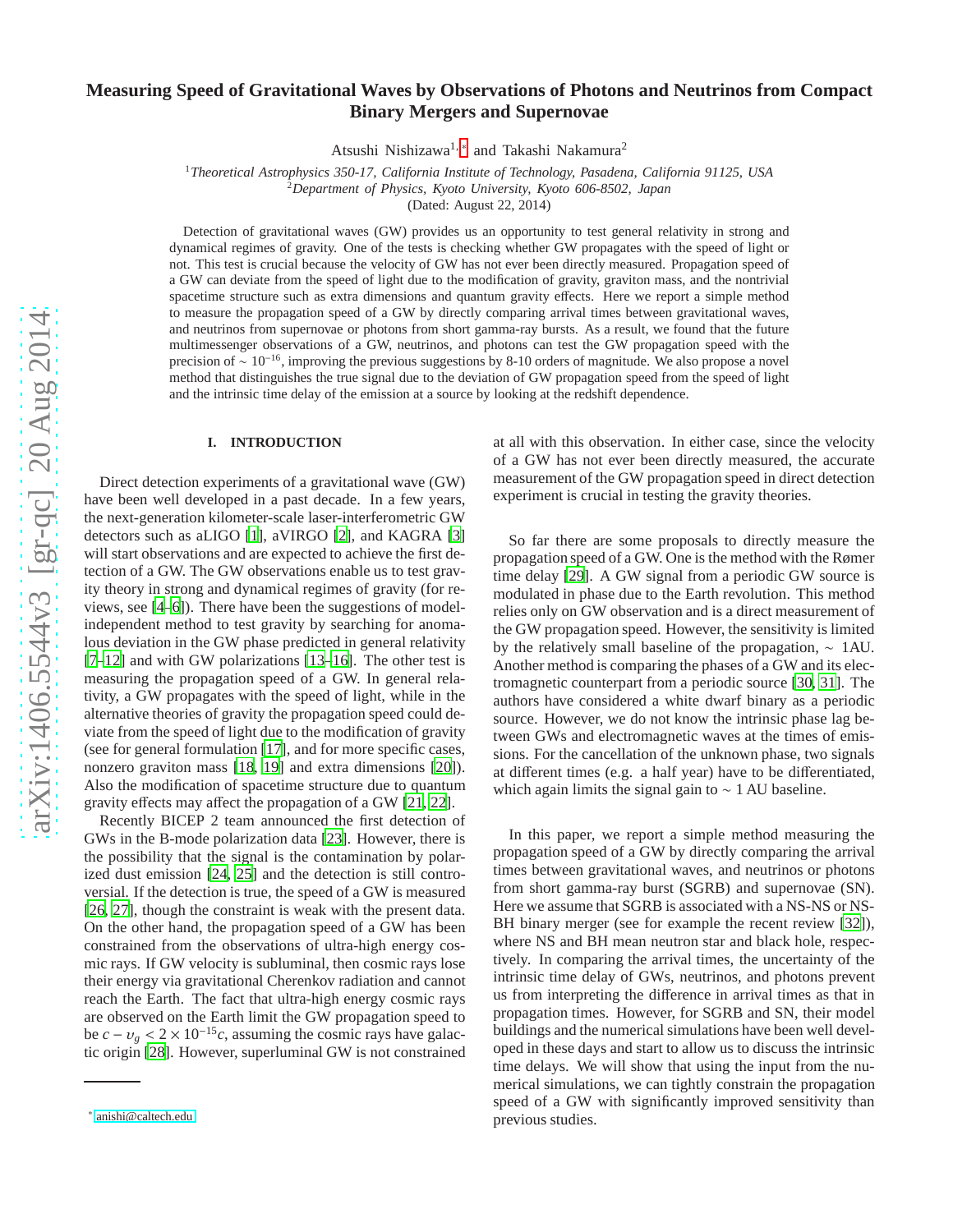

<span id="page-1-1"></span>Figure 1. GW and neutrino (photon) propagation times. GW is emitted at the time  $t = t_e$  and detected on the Earth at  $t = t_g$ . For instance, we refer the merger time of a NS binary or the core bounce time of a core-collapsed SN to the emission time of a GW, while a neutrino (photon) is emitted at  $t = t_e + \tau_{int}$  and detected at  $t = t_v$ . The observable is the difference of the arrival times between the GW and neutrinos(photons),  $\tau_{obs}$ 

#### **II. METHOD**

In general, a massive particle has dispersion relation,  $E^2 =$  $m^2 + p^2$ . For the relativistic regime  $m \ll E$ , the propagation speed (group velocity) is

<span id="page-1-6"></span>
$$
\upsilon \equiv \frac{\partial E}{\partial p} \approx c \left( 1 - \frac{m^2 c^4}{2E^2} \right) . \tag{1}
$$

Then the propagation time from a source at the distance *L* is given by

<span id="page-1-0"></span>
$$
T = \frac{L}{\nu} \approx T_0 \left( 1 + \frac{m^2 c^4}{2E^2} \right) ,\qquad (2)
$$

where  $T_0 \equiv L/c$ . Note that for cosmological sources we must use the exact formula of the distance that takes into account cosmic expansion. However, as long as we consider sources at low redshift  $(z < 0.1)$ , Eq. [\(2\)](#page-1-0) causes the error less than 5%. When we discuss the sources at cosmological distance in Sec. [IV,](#page-4-0) we use the exact formula.

Let us start from the comparison of the propagation speeds of a GW and neutrinos. To do so, we write the lightest mass of neutrinos among three mass eigenstates of neutrinos as *m*<sup>ν</sup> and define the fastest propagation speed of neutrinos as

$$
v_{\nu} = c \left( 1 - \frac{m_{\nu}^2 c^4}{2E_{\nu}^2} \right), \qquad (3)
$$

where  $E<sub>v</sub>$  is the energy of the neutrino. As in Fig[.1,](#page-1-1) a GW is emitted at the time  $t = t_e$  and detected on the Earth at  $t = t_g$ (for instance, we refer the merger time of a NS binary or the core bounce time of a core-collapsed supernova to the emission time of a GW), while a neutrino (photon) is emitted at  $t = t_e + \tau_{int}$  and detected at  $t = t_v$ . The observable is the difference of the arrival times between the GW and neutrinos(photons),  $\tau_{obs}$  in Fig. [1,](#page-1-1) which is positive (negative) for an early (late) arrival of a GW. Usually the emission times of a GW and neutrinos at a source do not coincide so that  $\tau_{obs}$ contains the intrinsic time delay at a source  $\tau_{int}$ . In some theories of modified gravity, a GW and other particles couple to different effective metrics and then the Shapiro delays during propagation are different [\[33](#page-6-25), [34\]](#page-6-26). However, we exclude the

case in the following discussion. Denoting the propagation times of GW and neutrinos,  $T_g \equiv L/v_g$  and  $T_v \equiv L/v_v$ , respectively, and defining  $\Delta T \equiv T_{\nu} - T_{g}$ , we can express the difference of arrival times as

<span id="page-1-2"></span>
$$
\tau_{\rm obs} = \Delta T + \tau_{\rm int} \ . \tag{4}
$$

The first term of Eq. [\(4\)](#page-1-2) contains the time lags due to the possible deviation of the GW propagation speed from the speed of light and the contribution of non-zero neutrino mass. Under the assumption that a GW propagates with the speed of light, the method to measure neutrino mass has been discussed in [\[35](#page-6-27)], though the mass detection would be difficult due to the smallness of the mass, as we discuss later. The second term comes from the intrinsically delayed emission time of neutrinos at a source.

In order that the finite time lag due to the GW propagation speed different from the speed of light and neutrino mass is detectable, ∆*T* has to exceed uncertainties in the intrinsic time lag of the emissions and satisfy one of the following two conditions:

$$
\Delta T + \tau_{\text{int,max}} < \tau_{\text{int,min}} \qquad \text{for } \Delta T < 0 \,, \tag{5}
$$

$$
\tau_{\text{int,max}} < \Delta T + \tau_{\text{int,min}} \qquad \text{for } \Delta T > 0 \,, \tag{6}
$$

equivalently,

<span id="page-1-3"></span>
$$
\Delta \tau_{\rm int} < |\Delta T| \,, \tag{7}
$$

with  $\Delta \tau_{\text{int}} \equiv \tau_{\text{int,max}} - \tau_{\text{int,min}}$ .

It is convenient to define the deviation from the speed of light as  $\delta_g \equiv (c - v_g)/c$  and  $\delta_v \equiv (c - v_v)/c$ . Expressing  $\Delta T$ in terms of  $\delta_g$  and  $\delta_v$  and keeping the leading order in  $\Delta T/T_v$ give the relation

<span id="page-1-7"></span>
$$
\frac{\Delta T}{T_0} \approx \delta_{\nu} - \delta_{g} . \tag{8}
$$

Substituting this into Eq. [\(7\)](#page-1-3), we obtain

<span id="page-1-4"></span>
$$
\Delta \tau_{\rm int} < T_0 | \delta_\nu - \delta_g | \,, \tag{9}
$$

with

<span id="page-1-5"></span>
$$
\delta_{\nu} = \frac{m_{\nu}^2 c^4}{2E_{\nu}^2} \,. \tag{10}
$$

Thus depending on the uncertainty in the intrinsic time delay and neutrino mass, we can detect the deviation of the GW propagation speed from the speed of light,  $\delta_{g}$ . For the comparison of the propagation speeds between a GW and photons, the detectable range of  $\delta_g$  is obtained by merely setting  $\delta_v = 0$ in Eq. [\(9\)](#page-1-4) since a photon is massless.

In Eq. [\(9\)](#page-1-4), we have not taken into account the timing errors of a GW, neutrinos, and photons when detected on the Earth. However, the detection timing error can be neglected because the intrinsic uncertainty of the emission time is much larger, as we discussed later (e.g.  $\sim 10^{-2}$  sec for SN neutrinos and ∼ 10 sec for SGRB photons). On the other hand, the phase error of a GW significantly depends on the signal-to-noise ratio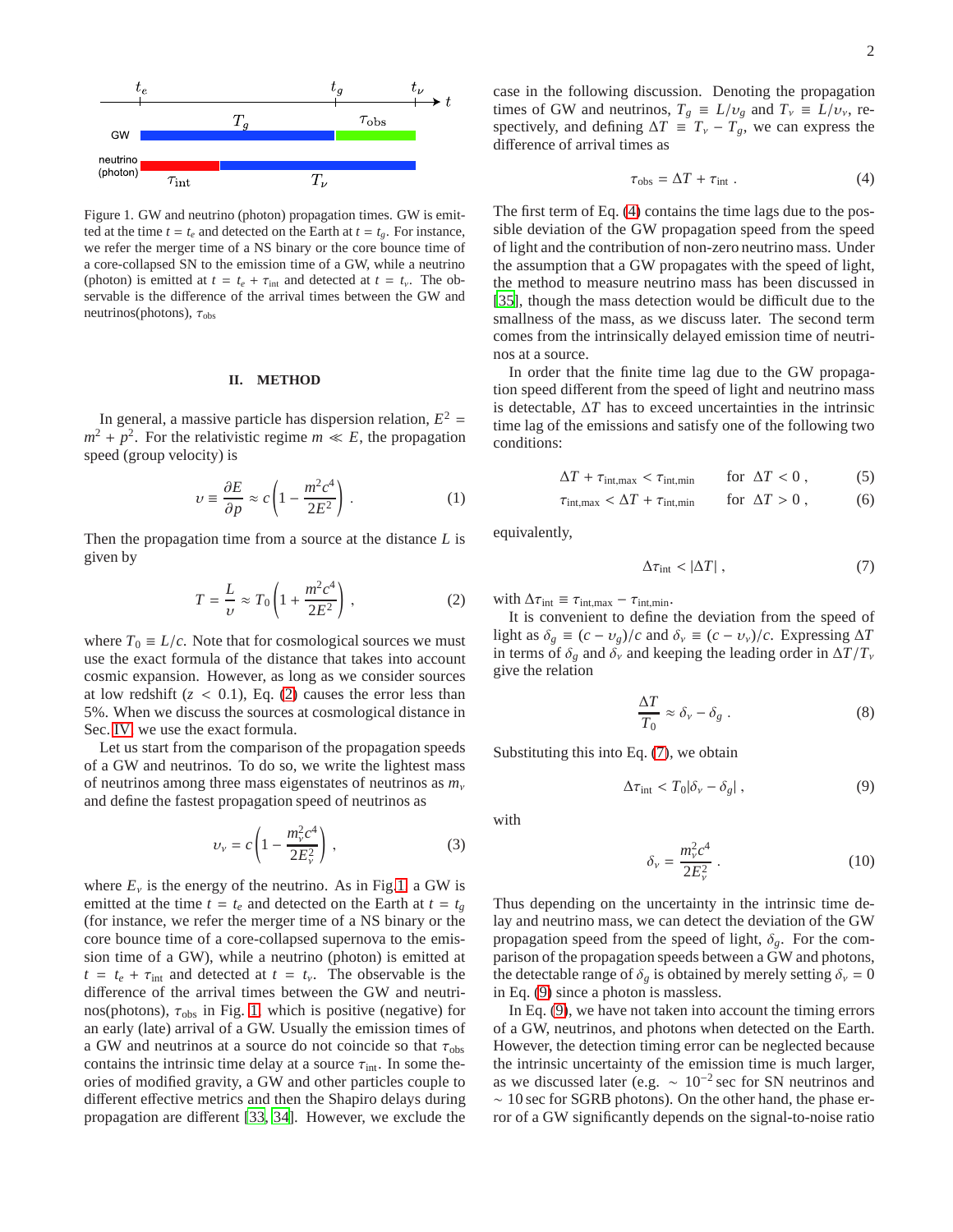

<span id="page-2-0"></span>Figure 2. Detectable parameter ranges of the deviation of GW propagation speed (when  $\delta_g > 0$ ) and lightest neutrino mass from the multimessenger observation of a GW and SN neutrinos. The neutrino energy is 10 MeV and the distance to the source is 100 kpc.

(SNR) and is given by  $\Delta \phi_{gw} \sim O(SNR)^{-1}$  [\[36](#page-6-28)]. In the case of GW detection from SN and SGRB at ∼ 100 Hz with a groundbased detector such as aLIGO, SNR is ∼ 10 for SN at the distance of 100 kpc and SGRB at 200 Mpc. For these sources, the detection timing error of a GW is at most  $\sim 10^{-3}$  sec. Therefore, the detection timing errors can be neglected when we consider the constraint on  $\delta_g$  from the typical sources of a GW with electromagnetic or neutrino counterparts.

# <span id="page-2-2"></span>**III. CONSTRAINT ON GW PROPAGATION SPEED**

First let us estimate what parameter ranges we can detect in the deviation of the GW propagation speed from the speed of light and the lightest neutrino mass with the GW-SN multimessenger observation.

Most numerical simulations of SN with rotating progenitors predict that neutrinos are emitted within 10−<sup>2</sup> sec after the core bounce and that GWs are mainly radiated sharply at the time of the core bounce [\[37,](#page-6-29) [38\]](#page-6-30). On the other hand, this is not the case for non-rotating collapses. The GW emission follows the neutrino emission because the development of turbulence is delayed [\[38](#page-6-30), [39\]](#page-6-31). However, the GW waveform of the non-rotating core-collapse could easily be distinguished by the GW observation since the GW waveform does not accompany characteristic spikes at the time of the core bounce. From this reason, we focus on the SN with rotating progenitors and consider the intrinsic time delay of neutrino emission to be at most 10 msec.

Using Eqs. [\(10\)](#page-1-5) and [\(9\)](#page-1-4), we find the detectable parameter ranges of the deviation of GW propagation speed from the speed of light and the lightest neutrino mass from the multimessenger observations of a GW and SN neutrinos. We first consider the subluminal case with  $\delta_g > 0$ , for which  $\delta_g$  and  $\delta_v$ cancel at certain parameters since both quantities are positive. Figure [2](#page-2-0) is shown for a SN source located at the distance of



<span id="page-2-1"></span>Figure 3. Same as Fig. [2](#page-2-0) but the source distance is 1 Mpc.

100 kpc, which is the detection range of a gravitational wave detector such as aLIGO and current neutrino detectors. In the figure, we assume that the neutrino energy is 10 MeV and that the intrinsic time delay is  $\Delta \tau_{\text{int}} = 10$  msec. If the lightest neutrino mass is  $m<sub>v</sub> < 0.3$  eV, the neutrino mass effect can be neglected and the detectable range of  $\delta_g$  hardly changes. Since the constraint obtained by the recent cosmological observations is  $\sum m_{\nu} \leq 0.34 \text{ eV}$  (95% CL) in the flat  $\Lambda$ CDM model [\[40\]](#page-6-32), we can ignore the neutrino mass uncertainty in constraining  $\delta_{\varrho}$ . If next-generation detectors of GWs (Einstein Telescope (ET) [\[41\]](#page-6-33)) and neutrinos (LBNE [\[42\]](#page-6-34) and Hyper-KAMIOKANDE [\[43](#page-6-35)]) are implemented in the future, the sensitivity to both GW propagation speed and neutrino mass will be improved by extending the detection range of detectors up to 1 Mpc. In Fig. [3,](#page-2-1) the detectable parameter ranges with a SN source at 1 Mpc are shown. In this case, detectable neutrino mass is about three times smaller and  $m_v \geq 0.15 \text{ eV}$  is detectable. However, since the cosmological constraint on the neutrino mass is  $\sum m_\nu \leq 0.34 \text{ eV}$ , we can marginally neglect the neutrino mass uncertainty in constraining  $\delta_g$ , though the constraint can be corrected by a few tens of per cents. When the GW propagation is superluminal,  $\delta_g$  is negative and does not calcel with  $\delta_{\nu}$  in Eq. [\(9\)](#page-1-4). However, we see above that the neutrino mass can be neglected in the realistic mass range. Then the superluminal propagation of a GW also gives the same results as the subluminal propagation.

Next let us see how the detectable range of  $\delta_g$  changes depending on the intrinsic time delay of neutrinos and photons emission. To do so, we also consider SGRB as a potential source of the multimessenger observation of a GW, neutrinos, and photons. As for the prompt emission of SGRB, high energy photons are radiated in advance or behind the GW emission time. Compiling various models of long GRB, Baret et al. [\[44\]](#page-6-36) found that the intrinsic time delay is in the range of  $-150 \text{ sec} < \tau_{\text{int}} < 350 \text{ sec}$ , namely,  $\Delta \tau_{\text{int}} = 500 \text{ sec}$ . For SGBR, this time window would be much smaller since the duration of the SGRB is typically less than  $\sim$  2 sec. Then the expectation of the typical time delay from the point of view of dynamics would be ∼ 10 sec. Therefore we use  $\Delta \tau_{\text{int}}$  = 500 sec as a conservative bound and  $\Delta \tau_{\text{int}}$  = 10 sec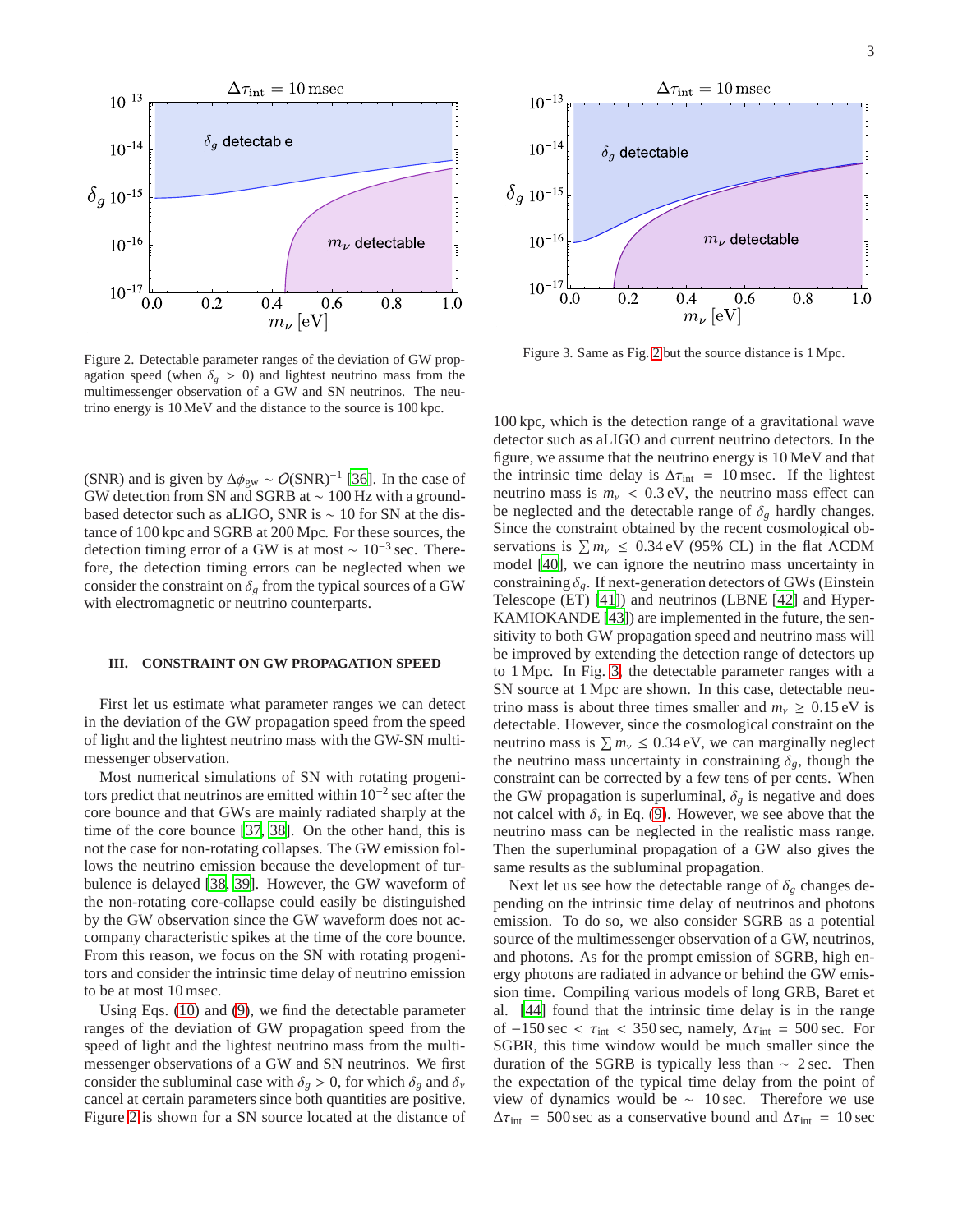

<span id="page-3-0"></span>Figure 4. Constraint on the propagation speed of a GW as a function of intrinsic time delay from multimessenger observations of a GW and, SN neutrinos (blue, solid) or SGRB photons (red, dashed). For SN, the neutrino energy is 10 MeV and the distance to the source is 100 kpc. For SGRB, the distance to the source is 200 Mpc.

as a typical bound. Neutrinos are also emitted in SGRB and their emission time delay could be much shorter than that of photons [\[45\]](#page-6-37). However, the detection distance range and detection rate of neutrinos is similar to that in SN so that we omit the analysis for SGRB neutrinos.

In Fig. [4,](#page-3-0) the constraint is shown as a function of  $\Delta \tau_{\text{int}}$ . As discussed above, we choose  $\Delta \tau_{\text{int}} = 10$  msec as a typical time lag in the GW-SN observation. In the case of the null detection of a finite time lag in SN GW-neutrino observations, we have the constraint on  $\delta_g$  for a SN event at  $L = 100$  kpc.

$$
|\delta_g| < 9.7 \times 10^{-16} \tag{11}
$$

As for a SGRB, typical time lag is  $\Delta \tau_{\text{int}} = 10 \text{ sec}$  and conservative time lag is  $\Delta \tau_{\text{int}} = 500 \text{ sec}$ . If the finite deviation of  $\delta_g$  is not found in the GW-photon observations of a SGRB at  $L = 200$  Mpc, we would obtain the constraint on  $\delta_{\varrho}$ ;

$$
|\delta_g|
$$
 < 2.4 × 10<sup>-14</sup> for  $\Delta \tau_{\text{int}}$  = 500 sec, (12)

$$
|\delta_g|
$$
 < 4.9 × 10<sup>-16</sup> for  $\Delta \tau_{\text{int}} = 10 \text{ sec}$ . (13)

Since the constraint on  $\delta_g$  is inversely proportional to *L*, if SGRB is associated with NS-BH binary of mass  $1.4M_{\odot}$  and 10*M*⊙, respectively, the distance range is ∼ 3.4 times larger [\[46](#page-7-0)] so that the constraint would be improved by a factor  $\sim$  3. In future, GW detectors (ET) and neutrino detectors (LBNE and Hyper-KAMIOKANDE) would be able to increase the constraint in Eqs. [\(12\)](#page-3-1) and [\(13\)](#page-3-2) by about an order of magnitude.

The only direct measurement of the GW propagation speed proposed so far is a recent work by Finn and Romano [\[29](#page-6-21)]. Their method is based on the measurement of the Rømer time delay, which modulates a periodic GW signal due to the Earth revolution. For a rapidly rotating nonaxisymmetric NS observed by a ground-based detector with SNR = 10, the constraint on the deviation of the GW propagation speed from speed of light is  $|\delta_g| < 10^{-6}$ . For galactic close whitedwarf binary systems observed by LISA-like detector with

SNR = 100, the constraint is  $|\delta_g| < 10^{-3}$ . The advantage of their method is that it does not necessarily require the electromagnetic counterpart, though indeed a priori knowledge about GW frequency and the sky location of a source helps improve the SNR. On the other hand, in our method, with a reasonable bound on the emission time delay, our constraints on the GW propagation speed are about 8-10 orders of magnitude tighter than the constraint from the Rømer time delay.

We also should comapre with the indirect constraint on  $\delta_g$  obtained so far. From the measurement of ultra-high energy cosmic rays, assuming the cosmic rays come from galactic sources, the absence of energy loss due to gravitational Cherenkov radiation gives the constraint  $0 \le \delta_g < 2 \times 10^{-15}$ [\[28](#page-6-20)]. In the case of subluminal propagation, our method will give a stronger constraint by a factor of a few. The cosmic-ray constraint cannot be applied to the superluminal case, while our method gives the same constraint for both superluminal and subluminal cases.

#### **A. Constraint on graviton mass**

The constraint on the propagation speed of a GW relies on the direct comparison of arrival times of a GW, neutrinos, and photons, and does not depend on the details of gravity theory. If one attributes the possible deviation of the GW propagation speed to graviton mass, the constraint on  $\delta_g$  is converted to the constraint on the graviton mass. Substituting Eq. [\(1\)](#page-1-6) into Eq. [\(9\)](#page-1-4) and neglecting the neutrino mass uncertainty, we obtain the graviton mass limit in the absence of positive detection,

$$
m_g < \sqrt{2}E_g \left(\frac{\Delta \tau_{\text{int}}}{T_0}\right)^{1/2} \tag{14}
$$

<span id="page-3-2"></span><span id="page-3-1"></span>With the choice of the intrinsic time delay, 10 msec for SN neutrinos and 500 sec (10 sec) for SGRB photons, we obtain the constraint  $m_{g} < 1.8 \times 10^{-20}$  eV and  $m_{g} < 9.0 \times 10^{-20}$  eV  $(m_g < 1.3 \times 10^{-20} \text{ eV})$ , respectively. Currently graviton mass has been constrained by several observations of the galaxy, the solar system, and binary pulsars (for summary, see [\[47\]](#page-7-1) and references therein). However, the constraints from the galaxy and the solar system have been obtained from the observations in static gravitational fields and cannot be applied directly to GWs. While only the mass limit from binary pulsars comes from dynamical gravitational fields and is given by  $m_g$  < 7.6 × 10<sup>-20</sup> eV [\[48](#page-7-2)]. Thus our bound on graviton mass with the propagation speed comparison is comparable or slightly stronger than the current bound from the binary pulsars. There have been proposals of the possible constraints on graviton mass from the future observation of a compact binary with a ground-based GW detector such as aLIGO. The observations of a NS binary and an intermediate mass black hole binary will give  $m_g < 2.7 \times 10^{-22}$  eV [\[49\]](#page-7-3) and  $m_g$  <  $1.6 \times 10^{-23}$  eV [\[50](#page-7-4), [51](#page-7-5)], respectively. These bounds are much tighter than our bound because the theoretical GW templates including the phase shift due to graviton mass are used for the detection. However, it is well known that a simple introduction of the mass term in the metric theory arises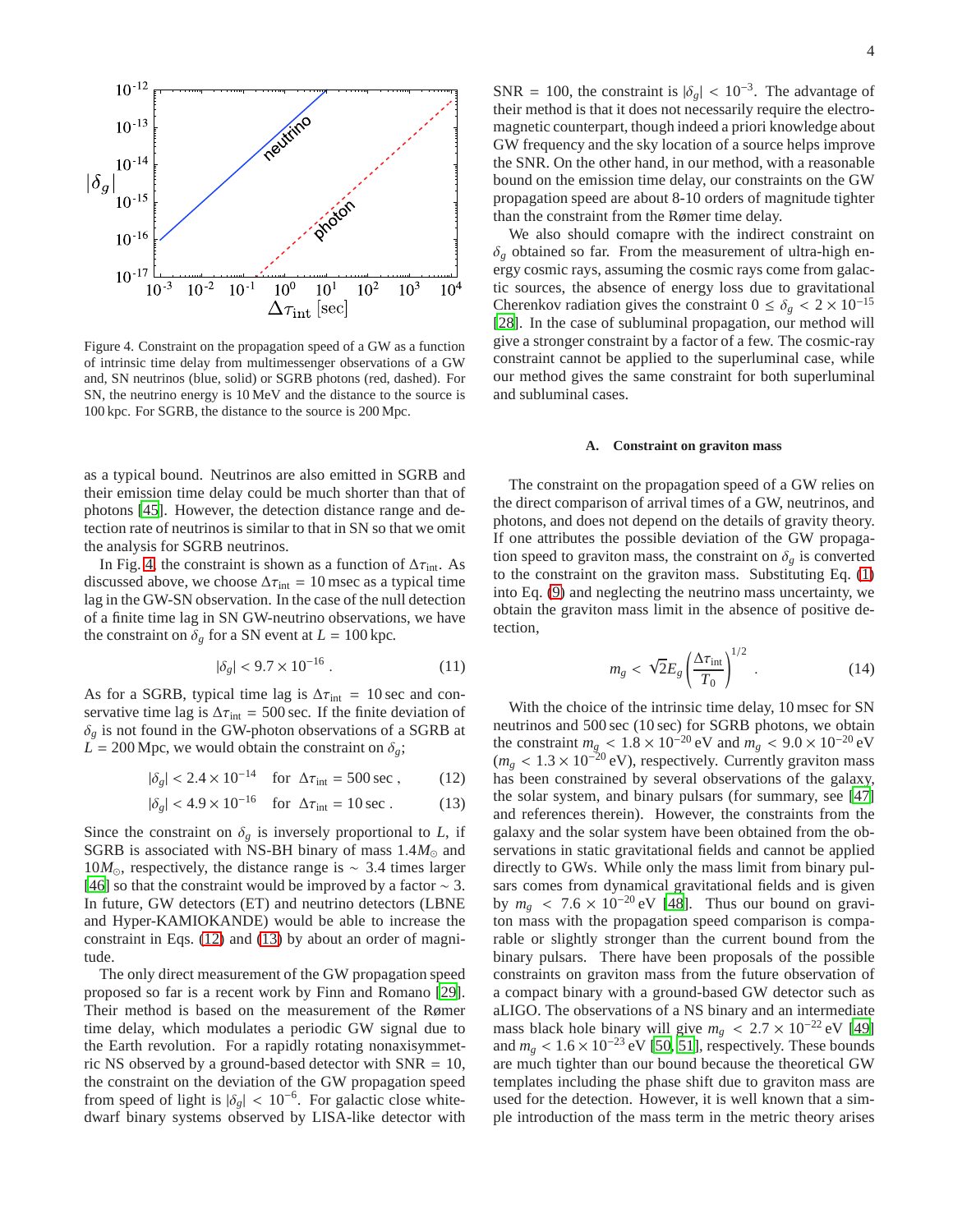difficulties shown by Boulware and Deser [\[52\]](#page-7-6). To argue the massive gravity, one possible theory is the ghost free massive bi-gravity theory [\[53](#page-7-7)[–55](#page-7-8)]. In this theory, the graviton speed depends not only mass but also model parameters and graviton oscillation should also be taken into account as shown for example in [\[19\]](#page-6-11).

# **B. Event rate**

We comment on the event rate of coincidence detections of a GW and, neutrinos from SN or photons from SGRB. In SN GW-neutrino observations, the detectable distance is limited by neutrino detectors to be within 100 kpc, which gives the coincident event rate of roughly a few events per a cen-tury [\[56\]](#page-7-9). On the other hand, in SGRB GW- $\gamma$ -ray detectors, the GW detectors limits the detectable distance to be within 200 Mpcand 700 Mpc for NS-NS case and NS-BH case, respectively. Recently Yonetoku *et al.* [\[46\]](#page-7-0) estimated the minimum event rate of SGRB per co-moving volume using BATSE data as  $R_{\text{min}}^{\text{min}} = 6.3^{+3.1}_{-3.9} \times 10^{-10}$  events Mpc<sup>-3</sup>yr<sup>-1</sup>. This cor-<br>present data the minimum CDD CW abstrace eximinating spectrum responds to the minimum GRB GW-photons coincident event rate of  $\sim 0.02 \,\text{yr}^{-1}$  and  $\sim 0.9 \,\text{yr}^{-1}$  for NS-NS case and NS-BH case, respectively. It is also argued in [\[46](#page-7-0)] that the true event rate would be ∼ four times larger so that they would be  $\sim 0.08 \,\text{yr}^{-1}$  and  $\sim 3.6 \,\text{yr}^{-1}$  for NS-NS case and NS-BH case, respectively. The rate for the NS-NS case is small but that for the NS-BH case is large enough and the NS-NS case is comparable to that of the SN GW-neutrinos event rate. Thus we can expect that we will have at least one SGRB coincident event after from a few to several years observation. Note here that if photons from off-axis SGRB are detected, the event rate will increase by a factor  $\sim 200$  [\[46\]](#page-7-0), which is similar to that estimated by [\[57](#page-7-10)], so that the coincidence event rate for the NS-NS case is much higher than that of the SN GW-neutrinos event rate. Finally, we notice that in any case it is possible to have a fortune SN coincident event before long observations.

# <span id="page-4-0"></span>**IV. DISTINGUISHING SIGNAL AND NOISE WITH MULTIPLE COSMOLOGICAL SGRB**

In the discussion in Sec. [III,](#page-2-2) the distance to a SN or SGRB source is limited by the detection ranges of GW and neutrino detectors. The number of a coincidence event is limited to be one or a few in realistic observation time. However, the future ground-based GW detector, ET, extends the detection range by more than ten times and enables us to observe the merger events of NS-NS binaries at cosmological distance up to *z* ∼ 2, while for NS-BH binaries up to  $z \sim 4$  [\[58\]](#page-7-11). As discussed in [\[59](#page-7-12)] and Refs. therein, ET will detect a million of compact binaries. To utilize them for our purpose here, we also need the detections of SGRB as an electromagnetic counterpart. Even in a pessimistic case, from the consideration of the beaming angle of SGRB, more than 100 GW-SGRB coincidence events would be observed in a realistic observation time, e.g. 3 yr. In this section, we discuss how the time delay is affected by the cosmic expansion and how the constraint on  $\delta_g$  changes. Also

we discuss a possible method to distinguish the time delay due to  $\delta_g$  from the intrinsic time delay with multiple SGRB at cosmological distance.

Let us assume a flat ΛCDM universe for simplicity. The comoving distance to a source at redshift *z* is

$$
\chi(z) = \int_0^z \frac{\nu}{H(z)a_0} dz
$$
  
=  $(1 - \delta)\chi_0(z)$ , (15)

Here we assume *v* is independent of the redshift and defined  $\delta \equiv (c - v)/c$ . *a*<sub>0</sub> is a scale factor at present and  $\chi_0(z)$  is the comoving distance when  $\delta_g = 0$ .  $H(z)$  is the Hubble parameter given by

$$
H(z) = H_0 \sqrt{\Omega_{\rm m} (1+z)^3 + \Omega_{\Lambda}} \,. \tag{16}
$$

where  $\Omega_{\rm m}$  and  $\Omega_{\Lambda} = 1 - \Omega_{\rm m}$  are the energy densities of matter and a cosmological constant, and  $H_0$  is the Hubble constant at present. We take the values  $H_0 = 100 h_0 \text{ km Mpc}^{-1} \text{ s}^{-1}$  with  $h_0 = 0.68$  and  $h_0^2 \Omega_m = 0.14$  [\[60](#page-7-13)].

To derive the time delay induced by  $\delta_g$  for a source at cosmological distance, we compare the particles emitted from the same source but with different velocities,  $c$  and  $v_g$ . Both particles are emitted at the same redshift *z* but reaches us at  $z = 0$ and  $z = -\Delta z$ , respectively. The comoving distance from the source to the Earth is the same for both particles. Neglecting the second-order correction in  $\Delta z$ ,  $\chi(z + \Delta z) = \chi_0(z)$  gives

$$
\Delta z = H_0 \delta_g \int_0^z \frac{dz'}{H(z')} \,. \tag{17}
$$

Thus the time delay induced by  $\delta_g$  is

<span id="page-4-1"></span>
$$
\Delta T = \frac{\Delta z}{H_0} = \delta_g \int_0^z \frac{dz'}{H(z')} \,. \tag{18}
$$

Also the intrinsic time delay is redshifted. Denoting the intrinsic time delay at the source as  $\tau_{\text{int}}^{(e)}$ , the time delay we observe at the Earth is

$$
\tau_{\text{int}} = (1+z)\,\tau_{\text{int}}^{(e)}\,. \tag{19}
$$

In Fig. [5,](#page-5-0) the time delays due to  $\delta_g$  and emission mechanism are illustrated for the case of  $\delta_g = 10^{-15}$  and  $\tau_{\text{int}}^{(e)} = 10 \text{ sec.}$  As expected from Eqs. [\(8\)](#page-1-7) and [\(18\)](#page-4-1), the time delay due to finite  $\delta_g$ increases at low *z*, proportional to the distance to the source. However, at high *z*, the cosmic expansion changes from acceleration to deceleration, which modifies the dependence of the time delay on the distance (redshift). So the growth of the time delay at high *z* slows down and starts to decrease, being proportional to  $z^{-1/2}$ . On the other hand, the intrinsic time delay is redshifted but almost constant at low *z*. At high *z*, it increases proportional to *z*. Thus the SNR is proportional to *z* at low *z* and  $z^{-3/2}$  at high *z*.

In the absence of a positive signal, we can constrain  $\delta_g$ , using Eq.[\(7\)](#page-1-3). In Fig. [6,](#page-5-1) we show the possible constraint on  $\delta_g$ with a SGRB event at cosmological distance, assuming typical and conservative cases,  $\Delta \tau_{\text{int}}^{(e)} = 10 \text{ sec}$  and  $\Delta \tau_{\text{int}}^{(e)} = 500 \text{ sec}$ .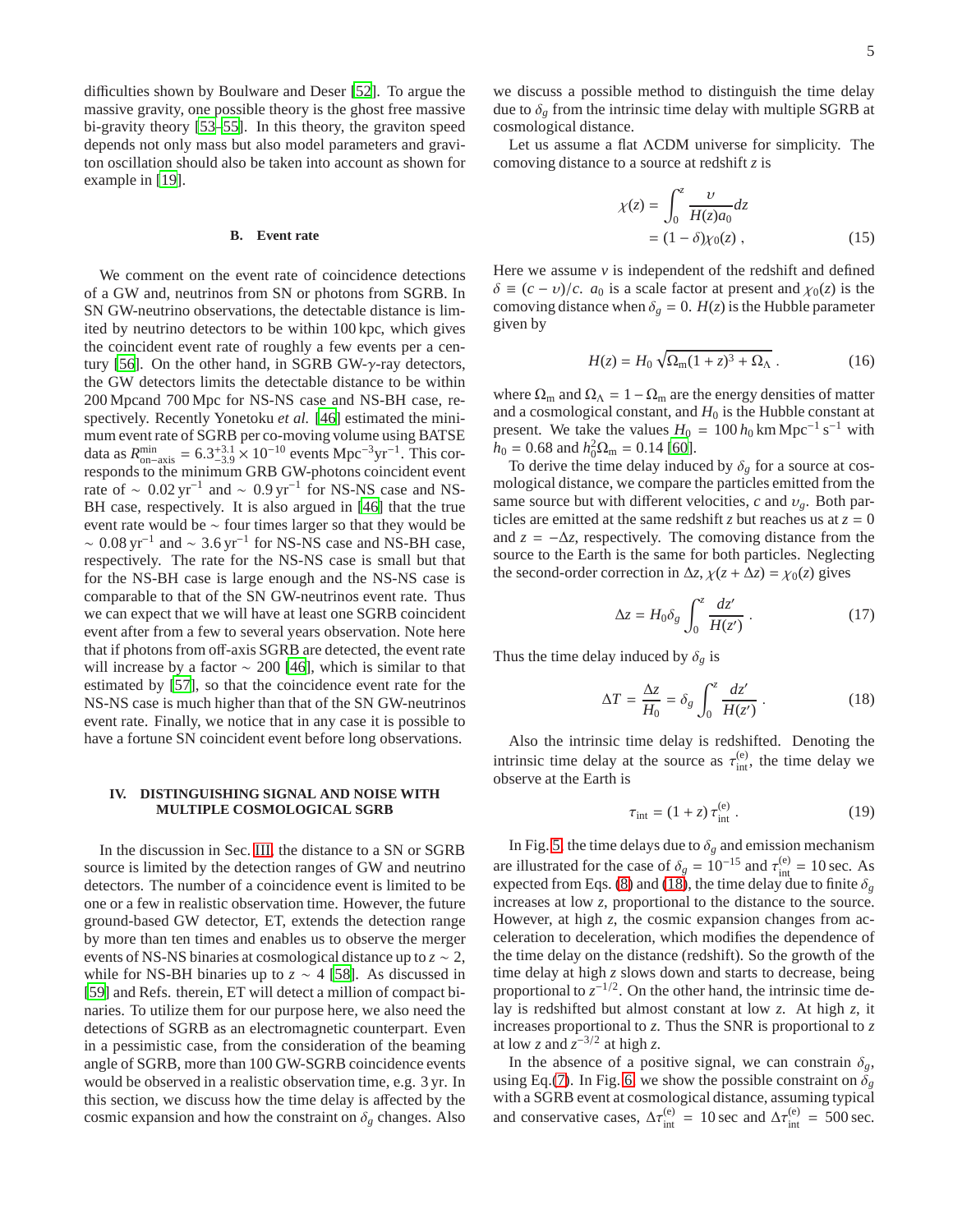

<span id="page-5-0"></span>Figure 5. Arrival time lag between a GW and a photon (blue, solid) and the intrinsic time delay (red, dashed) of a cosmological SGRB as a function of redshift. For illustration, the parameters are chosen as  $\delta_g = 10^{-15}$  and  $\tau_{\text{int}}^{(e)} = 10 \text{ sec.}$ 



<span id="page-5-1"></span>Figure 6. Constraint on  $\delta_{\varphi}$  from a single SGRB coincidence event as a function of redshift. The intrinsic time delays are  $\Delta \tau_{\text{int}} = 500 \text{ sec}$ (blue, solid) and  $\Delta \tau_{\text{int}} = 10 \text{ sec}$  (red, dashed).

It is interesting that the best sensitivity is obtained from the source at  $z = 1 - 3$ . With a source at  $z = 1$ , we obtain the constraint

$$
|\delta_g| < 2.9 \times 10^{-15} \quad \text{for } \Delta \tau_{\text{int}} = 500 \text{ sec}, \tag{20}
$$

$$
|\delta_g| < 5.7 \times 10^{-17} \quad \text{for } \Delta \tau_{\text{int}} = 10 \text{ sec} \,. \tag{21}
$$

If one has multiple SGRB events observed coincidentally by GW and  $\gamma$ -ray detectors, one can distinguish the true signal due to the deviation of GW propagation speed from the speed of light and the intrinsic time delay of the emission at a source by looking at the redshift dependence. To do so, we propose a new statistics that can be used in the data analysis. The observed quantity is  $\tau_{obs}$  in Eq. [\(4\)](#page-1-2), from which we can

construct the following statistic:

<span id="page-5-2"></span>
$$
\Delta \tau_{\text{obs}}(z_i, z_j) \equiv \frac{\tau_{\text{obs}}(z_i)}{1 + z_i} - \frac{\tau_{\text{obs}}(z_j)}{1 + z_j}
$$

$$
= \frac{\Delta T(z_i)}{1 + z_i} - \frac{\Delta T(z_j)}{1 + z_j} + \tau_{\text{int}}^{(e)}(z_i) - \tau_{\text{int}}^{(e)}(z_j) . \quad (22)
$$

Since  $\tau_{\text{int}}^{(e)}$  is expected to be distributed about its average, depending on a specific model of SGRB emission, the difference of the third and fourth terms would be a stochastic noise and approach zero on average over many data samples. Then summing the signals over  $(i, j)$  pairs of redshifts with  $z_j < z_i$ , we expect Eq. [\(22\)](#page-5-2) to approach

$$
\sum_{z_j < z_i} \Delta \tau_{\text{obs}}(z_i, z_j) = \sum_{z_j < z_i} \left\{ \frac{\Delta T(z_i)}{1 + z_i} - \frac{\Delta T(z_j)}{1 + z_j} \right\} \\
\sim (N - 1) \frac{\Delta T(z_{\text{max}})}{1 + z_{\text{max}}} \tag{23}
$$

where *N* is the number of SGRB sources. The second line is obtained from the rough estime that ∆*T* at high *z* dominates as shown in Fig. [5.](#page-5-0) Further detailed evaluation of this statistic needs numerical investigation, including the noise power spectrum of a specific detector, the number of coincidentally observed events by GW and  $\gamma$ -ray detectors, and the redshift distribution of the NS-NS binary merger rate, etc. So we leave it as the future work.

#### **V. CONCLUSIONS AND DISCUSSIONS**

We have proposed the method measuring the propagation speed of a GW by directly comparing the arrival time lags between a GW and, neutrinos from SN or photons from SGRB. We have found that the multimessenger observations of GWs from nearby SN and SGRB enable us to constrain the deviation of the GW propagation speed from the speed of light to be  $|\delta_g|$  < 9.7 × 10<sup>-16</sup> for SN and  $|\delta_g|$  < 4.9 × 10<sup>-16</sup> for SGRB, respectively, improving the sensitivity of the previous method using Rømer time delay by 8-10 orders of magnitude. We also have shown that with ET the above constraint will be improved by an order of magnitude or more by observing multiple sources at cosmological distance. Importantly, one can distinguish the true signal due to the deviation of GW propagation speed from the speed of light and the intrinsic time delay of the emission at a source by looking at the redshift dependence. This enables us to use our method as a more robust test of gravity.

Finally, we comment on the possible errors in a realistic observation. In this paper, we have simplified our analysis by assuming that the distance to the source is known accurately. However, in realistic experiments, it is not easy to obtain the distance information and its uncertainty could be a systematic error. If the redshift is identified from an electromagnetic spectrum, the distance error would be 1% or less [\[61\]](#page-7-14) and negligibly small. If not identified, the distance error of the GW observation is 20 − 30% or less for aLIGO within their detection range of  $\sim 250$  Mpc [\[62\]](#page-7-15) and 10% or less for ET within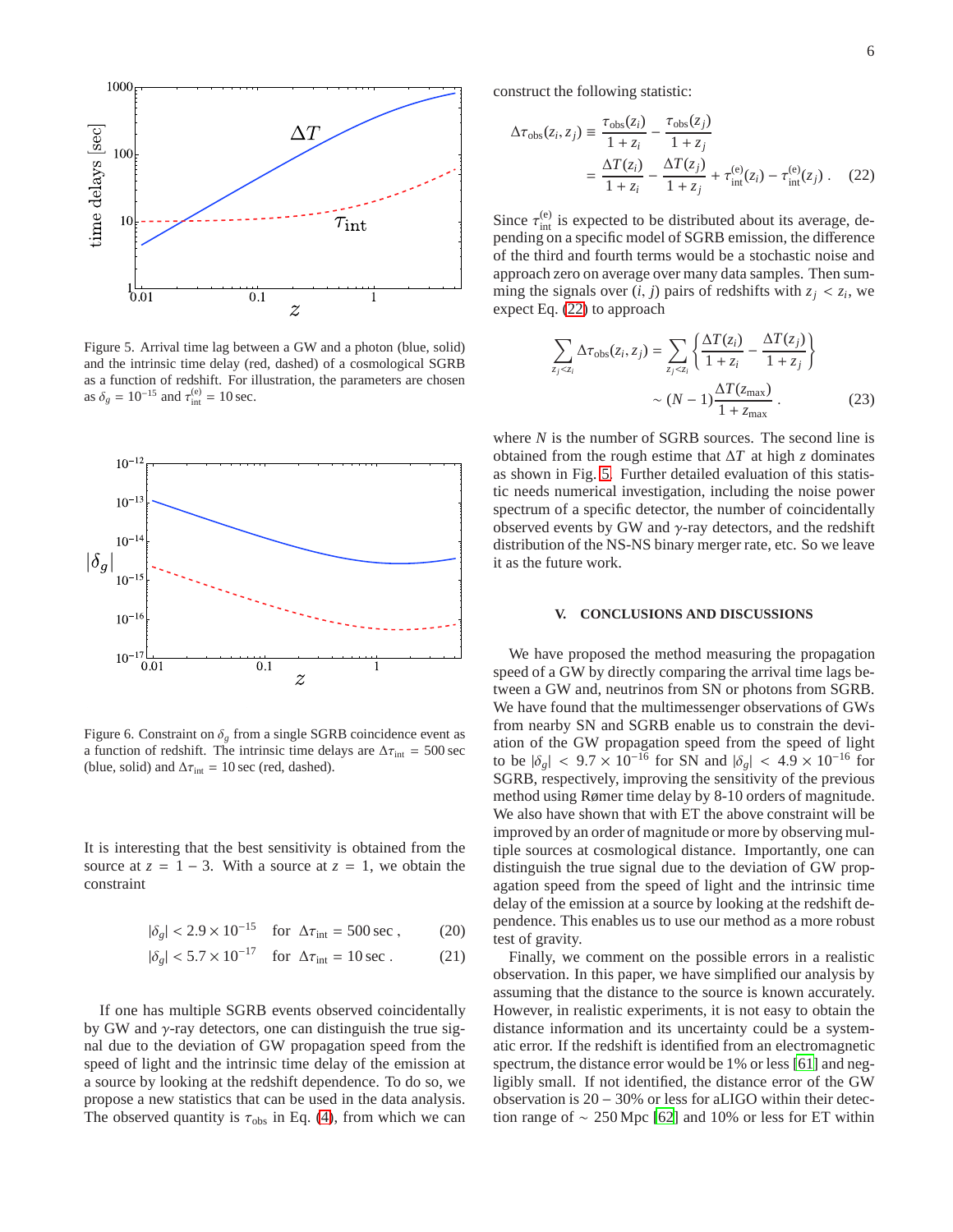$z = 3$  [\[63](#page-7-16)]. Then even in the worse case, our constraints would be degraded by up to 30%. We also have to consider the statistical error of the arrival time that arises from small samples of detected neutrinos or photons. Assuming the distribution is Poissonian and requiring the detection of at least one particle at 2- $\sigma$  level, we need  $N \geq 5.8$  samples to claim the positive detection. Although the statistical error of the arrival time does not change our results qualitatively, further studies are necessary including the realistic flux of the particles and the detection efficiency of the detectors.

- <span id="page-6-0"></span>[1] G. M. Harry (LIGO Scientific Collaboration), [Class.Quant.Grav.](http://dx.doi.org/10.1088/0264-9381/27/8/084006) **27**, 084006 (2010).
- <span id="page-6-1"></span>[2] T. Accadia, F. Acernese, F. Antonucci, P. Astone, G. Ballardin, *et al.*, [Class.Quant.Grav.](http://dx.doi.org/10.1088/0264-9381/28/11/114002) **28**, 114002 (2011).
- <span id="page-6-2"></span>[3] K. Somiya (KAGRA Collaboration), [Class.Quant.Grav.](http://dx.doi.org/ 10.1088/0264-9381/29/12/124007) **29**, 124007 (2012), [arXiv:1111.7185 \[gr-qc\].](http://arxiv.org/abs/1111.7185)
- <span id="page-6-3"></span>[4] C. M. Will, (2014), [arXiv:1403.7377 \[gr-qc\].](http://arxiv.org/abs/1403.7377)
- [5] N. Yunes and X. Siemens, [Living Rev.Rel.](http://dx.doi.org/10.12942/lrr-2013-9) **16**, 9 (2013), [arXiv:1304.3473 \[gr-qc\].](http://arxiv.org/abs/1304.3473)
- <span id="page-6-4"></span>[6] J. R. Gair, M. Vallisneri, S. L. Larson, and J. G. Baker, [Living Rev.Rel.](http://dx.doi.org/10.12942/lrr-2013-7) **16**, 7 (2013), [arXiv:1212.5575 \[gr-qc\].](http://arxiv.org/abs/1212.5575)
- <span id="page-6-5"></span>[7] C. K. Mishra, K. Arun, B. R. Iyer, and B. Sathyaprakash, Phys.Rev. **D82**[, 064010 \(2010\),](http://dx.doi.org/10.1103/PhysRevD.82.064010) [arXiv:1005.0304 \[gr-qc\].](http://arxiv.org/abs/1005.0304)
- [8] W. Del Pozzo, J. Veitch, and A. Vecchio, Phys.Rev. **D83**[, 082002 \(2011\),](http://dx.doi.org/10.1103/PhysRevD.83.082002) [arXiv:1101.1391 \[gr-qc\].](http://arxiv.org/abs/1101.1391)
- [9] T. Li, W. Del Pozzo, S. Vitale, C. Van Den Broeck, M. Agathos, *et al.*, Phys.Rev. **D85**[, 082003 \(2012\),](http://dx.doi.org/10.1103/PhysRevD.85.082003) [arXiv:1110.0530 \[gr-qc\].](http://arxiv.org/abs/1110.0530)
- [10] N. Yunes and F. Pretorius, Phys.Rev. **D80**[, 122003 \(2009\),](http://dx.doi.org/10.1103/PhysRevD.80.122003) [arXiv:0909.3328 \[gr-qc\].](http://arxiv.org/abs/0909.3328)
- [11] N. Yunes and S. A. Hughes, Phys.Rev. **D82**[, 082002 \(2010\),](http://dx.doi.org/10.1103/PhysRevD.82.082002) [arXiv:1007.1995 \[gr-qc\].](http://arxiv.org/abs/1007.1995)
- <span id="page-6-6"></span>[12] N. Cornish, L. Sampson, N. Yunes, and F. Pretorius, Phys.Rev. **D84**[, 062003 \(2011\),](http://dx.doi.org/ 10.1103/PhysRevD.84.062003) [arXiv:1105.2088 \[gr-qc\].](http://arxiv.org/abs/1105.2088)
- <span id="page-6-7"></span>[13] A. Nishizawa, A. Taruya, K. Hayama, S. Kawamura, and M.-a. Sakagami, Phys.Rev. **D79**[, 082002 \(2009\),](http://dx.doi.org/ 10.1103/PhysRevD.79.082002) [arXiv:0903.0528 \[astro-ph.CO\].](http://arxiv.org/abs/0903.0528)
- [14] A. Nishizawa, A. Taruya, and S. Kawamura, Phys. Rev. **D81**[, 104043 \(2010\),](http://dx.doi.org/10.1103/PhysRevD.81.104043) [arXiv:0911.0525 \[gr-qc\].](http://arxiv.org/abs/0911.0525)
- [15] K. Chatziioannou, N. Yunes, and N. Cornish, Phys.Rev. **D86**[, 022004 \(2012\),](http://dx.doi.org/10.1103/PhysRevD.86.022004) [arXiv:1204.2585 \[gr-qc\].](http://arxiv.org/abs/1204.2585)
- <span id="page-6-8"></span>[16] K. Hayama and A. Nishizawa, Phys.Rev. **D87**[, 062003 \(2013\),](http://dx.doi.org/10.1103/PhysRevD.87.062003) [arXiv:1208.4596 \[gr-qc\].](http://arxiv.org/abs/1208.4596)
- <span id="page-6-9"></span>[17] I. D. Saltas, I. Sawicki, L. Amendola, and M. Kunz, (2014), [arXiv:1406.7139 \[astro-ph.CO\].](http://arxiv.org/abs/1406.7139)
- <span id="page-6-10"></span>[18] A. E. Gumrukcuoglu, C. Lin, and S. Mukohyama, JCAP **1203**[, 006 \(2012\),](http://dx.doi.org/10.1088/1475-7516/2012/03/006) [arXiv:1111.4107 \[hep-th\].](http://arxiv.org/abs/1111.4107)
- <span id="page-6-11"></span>[19] A. De Felice, T. Nakamura, and T. Tanaka, PTEP **2014**[, 043E01 \(2014\),](http://dx.doi.org/10.1093/ptep/ptu024) [arXiv:1304.3920 \[gr-qc\].](http://arxiv.org/abs/1304.3920)
- <span id="page-6-12"></span>[20] A. Sefiedgar, K. Nozari, and H. Sepangi, Phys.Lett. **B696**[, 119 \(2011\),](http://dx.doi.org/10.1016/j.physletb.2010.11.067) [arXiv:1012.1406 \[gr-qc\].](http://arxiv.org/abs/1012.1406)
- <span id="page-6-13"></span>[21] G. Amelino-Camelia, J. R. Ellis, N. Mavromatos, D. V. Nanopoulos, and S. Sarkar, Nature **393**[, 763 \(1998\),](http://dx.doi.org/10.1038/31647) arXiv:astro-ph/[9712103 \[astro-ph\].](http://arxiv.org/abs/astro-ph/9712103)
- <span id="page-6-14"></span>[22] G. Amelino-Camelia, [Living Rev.Rel.](http://dx.doi.org/10.12942/lrr-2013-5) **16**, 5 (2013), [arXiv:0806.0339 \[gr-qc\].](http://arxiv.org/abs/0806.0339)
- <span id="page-6-15"></span>[23] P. Ade *et al.* (BICEP2 Collaboration), Phys.Rev.Lett. **112**[, 241101 \(2014\),](http://dx.doi.org/10.1103/PhysRevLett.112.241101)

# **ACKNOWLEDGMENTS**

We would like to thank S. Desai, I. Sawicki, M. Sissa, Y. Suwa, and T. Yokozawa for valuable comments. A.N. and T. N. are supported by Grant-in-Aid for Scientific Research on Innovative Areas, No.24103006. Also A. N. is supported by JSPS Postdoctoral Fellowships for Research Abroad and T. N. is supported by Grants-in-Aid for Scientific Research No.23540305.

[arXiv:1403.3985 \[astro-ph.CO\].](http://arxiv.org/abs/1403.3985)

- <span id="page-6-16"></span>[24] M. J. Mortonson and U. Seljak, (2014), [arXiv:1405.5857 \[astro-ph.CO\].](http://arxiv.org/abs/1405.5857)
- <span id="page-6-17"></span>[25] R. Flauger, J. C. Hill, and D. N. Spergel, (2014), [arXiv:1405.7351 \[astro-ph.CO\].](http://arxiv.org/abs/1405.7351)
- <span id="page-6-18"></span>[26] M. Raveri, A. Silvestri, and S.-Y. Zhou, (2014), [arXiv:1405.7974 \[astro-ph.CO\].](http://arxiv.org/abs/1405.7974)
- <span id="page-6-19"></span>[27] L. Amendola, G. Ballesteros, and V. Pettorino, (2014), [arXiv:1405.7004 \[astro-ph.CO\].](http://arxiv.org/abs/1405.7004)
- <span id="page-6-20"></span>[28] G. D. Moore and A. E. Nelson, JHEP **0109**[, 023 \(2001\),](http://dx.doi.org/10.1088/1126-6708/2001/09/023) arXiv:hep-ph/[0106220 \[hep-ph\].](http://arxiv.org/abs/hep-ph/0106220)
- <span id="page-6-21"></span>[29] L. S. Finn and J. D. Romano, Phys.Rev. **D88**[, 022001 \(2013\),](http://dx.doi.org/10.1103/PhysRevD.88.022001) [arXiv:1304.0369 \[gr-qc\].](http://arxiv.org/abs/1304.0369)
- <span id="page-6-22"></span>[30] S. L. Larson and W. A. Hiscock, Phys.Rev. **D61**[, 104008 \(2000\),](http://dx.doi.org/10.1103/PhysRevD.61.104008) arXiv:gr-qc/[9912102 \[gr-qc\].](http://arxiv.org/abs/gr-qc/9912102)
- <span id="page-6-23"></span>[31] C. Cutler, W. A. Hiscock, and S. L. Larson, Phys.Rev. **D67**[, 024015 \(2003\),](http://dx.doi.org/10.1103/PhysRevD.67.024015) arXiv:gr-qc/[0209101 \[gr-qc\].](http://arxiv.org/abs/gr-qc/0209101)
- <span id="page-6-24"></span>[32] E. Berger, (2013), [arXiv:1311.2603 \[astro-ph.HE\].](http://arxiv.org/abs/1311.2603)
- <span id="page-6-25"></span>[33] S. Desai, E. Kahya, and R. Woodard, Phys.Rev. **D77**[, 124041 \(2008\),](http://dx.doi.org/10.1103/PhysRevD.77.124041) [arXiv:0804.3804 \[astro-ph\].](http://arxiv.org/abs/0804.3804)
- <span id="page-6-26"></span>[34] E. Kahya, Phys.Lett. **B701**[, 291 \(2011\),](http://dx.doi.org/10.1016/j.physletb.2011.05.073) [arXiv:1001.0725 \[gr-qc\].](http://arxiv.org/abs/1001.0725)
- <span id="page-6-27"></span>[35] N. Arnaud, M. Barsuglia, M. Bizouard, F. Cavalier, M. Davier, *et al.*, Phys.Rev. **D65**[, 033010 \(2002\),](http://dx.doi.org/10.1103/PhysRevD.65.033010) arXiv:hep-ph/[0109027 \[hep-ph\].](http://arxiv.org/abs/hep-ph/0109027)
- <span id="page-6-28"></span>[36] C. Cutler and E. E. Flanagan, Phys.Rev. **D49**[, 2658 \(1994\),](http://dx.doi.org/10.1103/PhysRevD.49.2658) arXiv:gr-qc/[9402014 \[gr-qc\].](http://arxiv.org/abs/gr-qc/9402014)
- <span id="page-6-29"></span>[37] C. Ott, E. Abdikamalov, E. O'Connor, C. Reisswig, R. Haas, *et al.*, Phys.Rev. **D86**[, 024026 \(2012\),](http://dx.doi.org/ 10.1103/PhysRevD.86.024026) [arXiv:1204.0512 \[astro-ph.HE\].](http://arxiv.org/abs/1204.0512)
- <span id="page-6-30"></span>[38] T. Kuroda, T. Takiwaki, and K. Kotake, Phys.Rev. **D89**[, 044011 \(2014\),](http://dx.doi.org/10.1103/PhysRevD.89.044011) [arXiv:1304.4372 \[astro-ph.HE\].](http://arxiv.org/abs/1304.4372)
- <span id="page-6-31"></span>[39] A. Marek, H.-T. Janka, and E. Mueller, (2008), [arXiv:0808.4136 \[astro-ph\].](http://arxiv.org/abs/0808.4136)
- <span id="page-6-32"></span>[40] G.-B. Zhao, S. Saito, W. J. Percival, A. J. Ross, F. Montesano, *et al.*, [Mon.Not.Roy.Astron.Soc.](http://dx.doi.org/10.1093/mnras/stt1710) **436**, 2038 (2013), [arXiv:1211.3741 \[astro-ph.CO\].](http://arxiv.org/abs/1211.3741)
- <span id="page-6-33"></span>[41] M. Punturo, M. Abernathy, F. Acernese, B. Allen, N. Andersson, *et al.*, [Class.Quant.Grav.](http://dx.doi.org/10.1088/0264-9381/27/8/084007) **27**, 084007 (2010).
- <span id="page-6-34"></span>[42] C. Adams *et al.* (LBNE Collaboration), (2013), [arXiv:1307.7335 \[hep-ex\].](http://arxiv.org/abs/1307.7335)
- <span id="page-6-35"></span>[43] K. Abe, T. Abe, H. Aihara, Y. Fukuda, Y. Hayato, *et al.*, (2011), [arXiv:1109.3262 \[hep-ex\].](http://arxiv.org/abs/1109.3262)
- <span id="page-6-36"></span>[44] B. Baret, I. Bartos, B. Bouhou, A. Corsi, I. Di Palma, *et al.*, [Astropart.Phys.](http://dx.doi.org/10.1016/j.astropartphys.2011.04.001) **35**, 1 (2011), [arXiv:1101.4669 \[astro-ph.HE\].](http://arxiv.org/abs/1101.4669)
- <span id="page-6-37"></span>[45] Y. Sekiguchi, K. Kiuchi, K. Kyutoku, and M. Shibata, Phys.Rev.Lett. **107**[, 051102 \(2011\),](http://dx.doi.org/10.1103/PhysRevLett.107.051102) [arXiv:1105.2125 \[gr-qc\].](http://arxiv.org/abs/1105.2125)